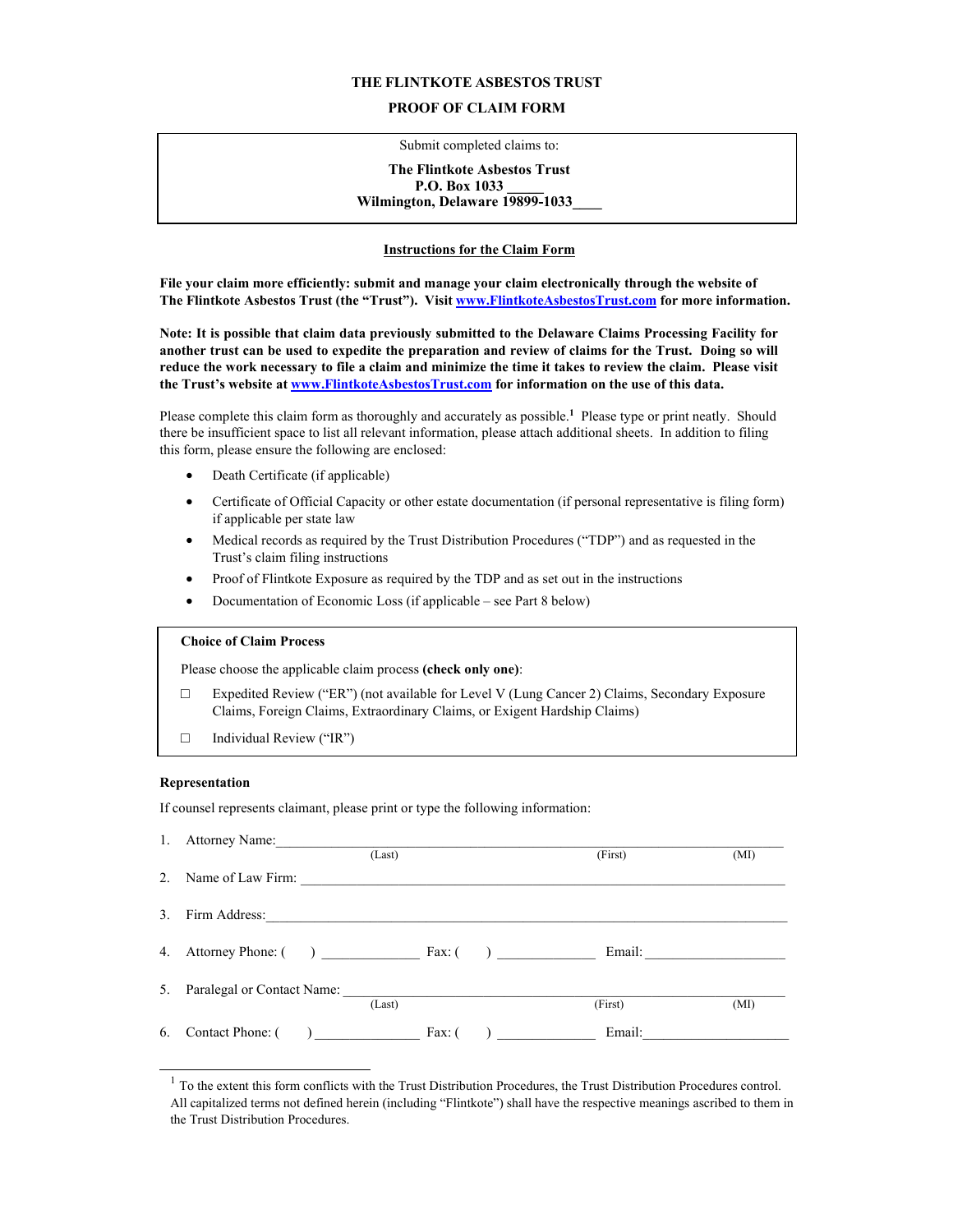|    | (Last)                                                                                                                                                                                                                                                                                           | (First)                                                                                              | (MI) |  |  |  |  |
|----|--------------------------------------------------------------------------------------------------------------------------------------------------------------------------------------------------------------------------------------------------------------------------------------------------|------------------------------------------------------------------------------------------------------|------|--|--|--|--|
|    | 2. Social Security Number: - - -                                                                                                                                                                                                                                                                 |                                                                                                      |      |  |  |  |  |
|    | 3. Gender: Male Female                                                                                                                                                                                                                                                                           | 4. Date of Birth: $\frac{1}{(month)} \frac{1}{(day)}$ (year)                                         |      |  |  |  |  |
|    |                                                                                                                                                                                                                                                                                                  |                                                                                                      |      |  |  |  |  |
|    |                                                                                                                                                                                                                                                                                                  | 6. If injured party is deceased, please complete the following (Death Certificate must be enclosed): |      |  |  |  |  |
|    | a. Date of death: $\frac{1}{(month)} \frac{1}{(day)}$                                                                                                                                                                                                                                            |                                                                                                      |      |  |  |  |  |
|    |                                                                                                                                                                                                                                                                                                  |                                                                                                      |      |  |  |  |  |
| 7. | If injured party is living and not represented by counsel, please complete the following:                                                                                                                                                                                                        |                                                                                                      |      |  |  |  |  |
|    |                                                                                                                                                                                                                                                                                                  |                                                                                                      |      |  |  |  |  |
|    |                                                                                                                                                                                                                                                                                                  | $\overline{\text{(street/P.O. Box)}}$                                                                |      |  |  |  |  |
|    |                                                                                                                                                                                                                                                                                                  | (city/state/zip)                                                                                     |      |  |  |  |  |
|    |                                                                                                                                                                                                                                                                                                  |                                                                                                      |      |  |  |  |  |
|    |                                                                                                                                                                                                                                                                                                  |                                                                                                      |      |  |  |  |  |
|    |                                                                                                                                                                                                                                                                                                  |                                                                                                      |      |  |  |  |  |
|    | If injured party is deceased or has a personal representative or heir other than, or in addition to, his/her<br>attorney, please indicate the following for the representative (Certificate of Official Capacity or other<br>estate documentation must be enclosed if applicable per state law): |                                                                                                      |      |  |  |  |  |
|    |                                                                                                                                                                                                                                                                                                  |                                                                                                      |      |  |  |  |  |
|    | $\text{a. Name:}$ (Last)                                                                                                                                                                                                                                                                         | (First)                                                                                              | (MI) |  |  |  |  |
| 8. | b. Social Security Number: - - - or Tax ID Number:                                                                                                                                                                                                                                               |                                                                                                      |      |  |  |  |  |
|    |                                                                                                                                                                                                                                                                                                  | $(\text{street/P.O. Box})$                                                                           |      |  |  |  |  |
|    |                                                                                                                                                                                                                                                                                                  | (city/state/zip)                                                                                     |      |  |  |  |  |
|    |                                                                                                                                                                                                                                                                                                  |                                                                                                      |      |  |  |  |  |
|    |                                                                                                                                                                                                                                                                                                  |                                                                                                      |      |  |  |  |  |
|    | f. Relationship to injured party: $(e.g., pouse, child)$                                                                                                                                                                                                                                         |                                                                                                      |      |  |  |  |  |

**□** Check this box if the injured party's Flintkote Exposure ended before December 5, 1980.

Please note that if a claimant is unable or chooses not to answer question 9, the Trust will presume exposure on or after December 5, 1980 for Medicare-reporting purposes only. This presumption will not affect the calculation of an injured party's exposure for purposes of meeting the TDP's exposure requirements.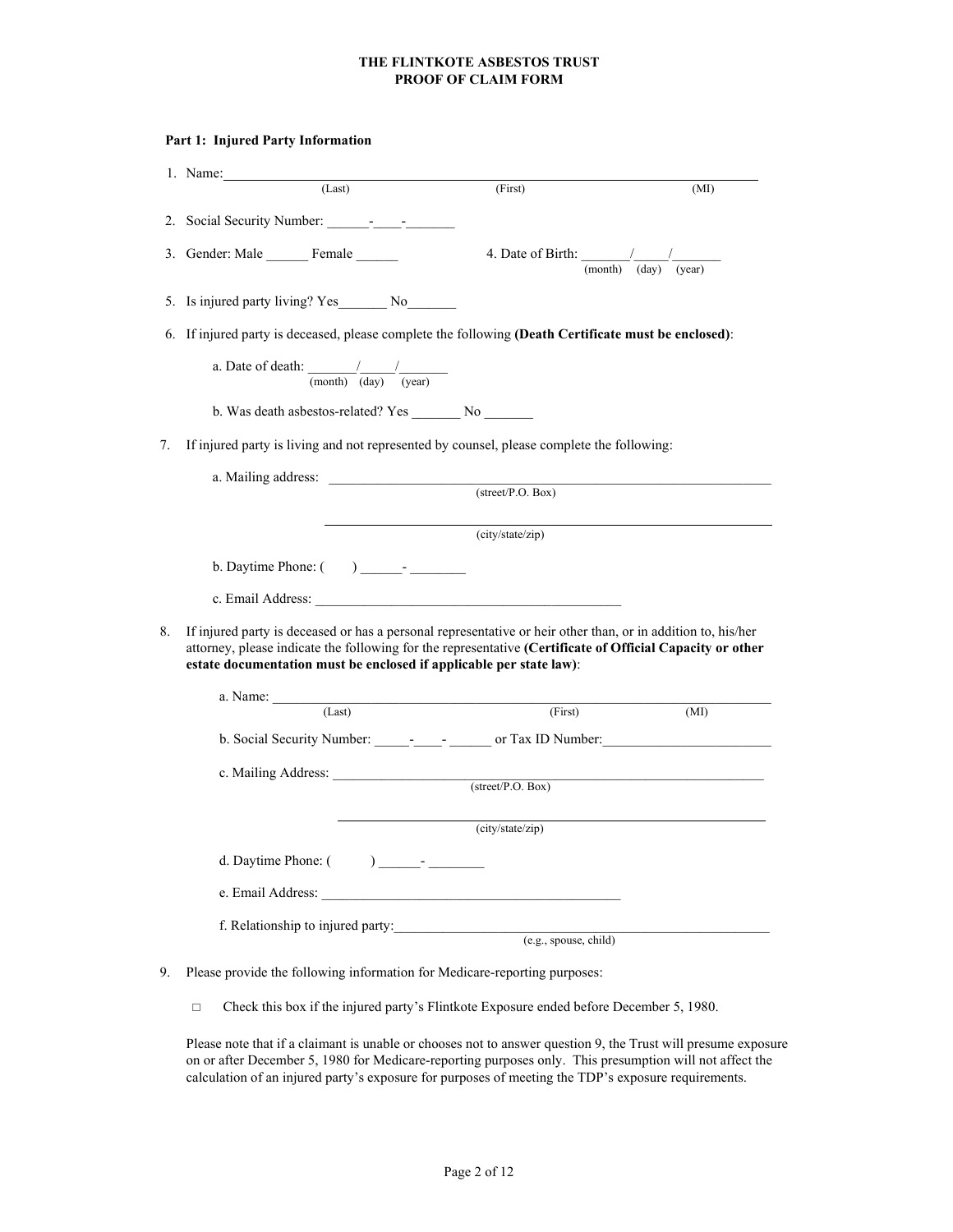#### **Part 2: Diagnosed Asbestos-Related Injury**

1. Check the box next to the highest asbestos-related Disease Level that has been diagnosed for the injured party and for which medical documentation is attached to this claim form. See the Trust's claim filing instructions for a list of specific medical criteria and records that must be enclosed for each Disease Level **(check only the most serious)**:

|         | Level        | <b>Scheduled Disease</b>                                                                                                                                                                                              |  |  |
|---------|--------------|-----------------------------------------------------------------------------------------------------------------------------------------------------------------------------------------------------------------------|--|--|
| $\perp$ | VII          | <b>Mesothelioma</b>                                                                                                                                                                                                   |  |  |
|         | VI           | Lung Cancer 1                                                                                                                                                                                                         |  |  |
| $\Box$  | V            | <b>Lung Cancer 2</b><br>(Individual Review Only)                                                                                                                                                                      |  |  |
|         | IV           | <b>Other Cancer</b>                                                                                                                                                                                                   |  |  |
|         | Ш            | <b>Severe Ashestosis</b><br>(ILO of 2/1 or greater, or asbestosis determined by pathological evidence of asbestos<br>plus (a) TLC less than 65% or (b) FVC less than 65% plus FEVI/FVC ratio greater<br>than $65\%$ ) |  |  |
|         | $\mathbf{H}$ | <b>Ashestosis/Pleural Disease</b><br>(Bilateral Asbestos-Related Non-Malignant Disease plus (a) TLC less than 80% or<br>(b) FVC less than $80\%$ and FEV1/FVC ratio greater than or equal to $65\%$ )                 |  |  |
|         | Т            | <b>Asbestosis/Pleural Disease</b><br>(Bilateral Asbestos-Related Non-Malignant Disease)                                                                                                                               |  |  |

2. Date of Diagnosis:  $\frac{1}{2}$  / (month) (day) (year)

**The claim must meet the relevant medical criteria and be supported by appropriate medical documentation as defined in the TDP. The presumptive medical criteria for the Disease Levels set forth above are included in the claim filing instructions.** 

**□** For claims filed against The Flintkote Company, Flintkote Mines Limited, or any other asbestos defendant in the tort system prior to the Petition Date (May 1, 2004), please check this box if you have a report of a diagnosing physician who conducted the physical examination of the injured party or if you have filed such a report with another defendant in the tort system or another asbestos personal injury settlement trust (see TDP §§  $5.7(a)(1)(A)$  and  $5.7(a)(1)(C)$ ).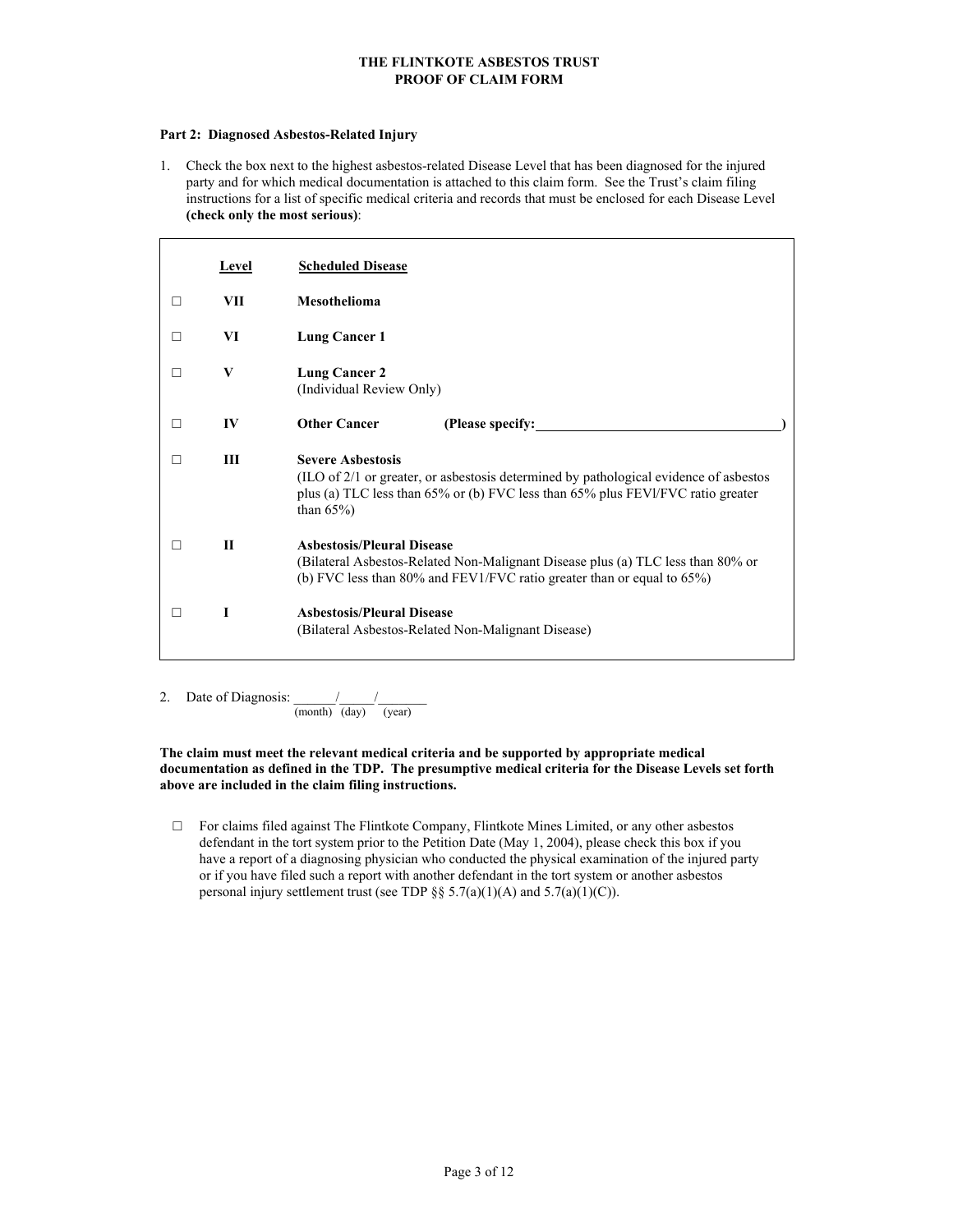#### **Part 3: Flintkote Exposure or Other Asbestos Exposure and Significant Occupational Exposure**

Proof of Flintkote Exposure and proof of Significant Occupational Exposure ("SOE") to asbestos-related products are addressed below and must be supplied as required by TDP §§ 5.3 and 5.7(b) (see claim filing instructions for more information). **Please photocopy this section of the claim form and list separately each site, industry, and occupation combination upon which you rely to meet the exposure requirements of the TDP.** 

"Flintkote Exposure" means meaningful and credible exposure, which occurred prior to December 31, 1982, to asbestos or asbestos-containing products supplied, specified, manufactured, installed, maintained, or repaired by Flintkote and/or any entity, including a Flintkote contracting unit, for which Flintkote has legal responsibility.

#### **Please include detail concerning asbestos exposure (not just Flintkote Exposure) necessary to meet the exposure criteria for approval of the claimed disease level. List each site, industry and occupation combination separately.**

#### *For Flintkote Exposure, a list of approved Flintkote sites is available on the Trust website at*  **www.FlintkoteAsbestosTrust.com***. Please reference that list and enter the Approved Site Code below.*

*If the site at which you are alleging exposure to Flintkote asbestos-containing products is not on the approved Flintkote site list, provide independent documentation of meaningful and credible evidence of exposure to such products. This may be established by documentation including, but not limited to, the following:* 

- *An affidavit of the injured party*
- *An affidavit of a co-worker*
- *An affidavit of a family member in the case of a deceased claimant*
- *Invoices*
- *Employment, construction or similar records*
- *Sworn statement, interrogatory answers, sworn work history, or deposition*
- 1. Site Where Exposure Occurred

If the site is on the approved Flintkote site list, enter the Approved Site Code (available on the Trust's website) and proceed directly to question 2 below: \_\_\_\_\_\_\_\_\_\_\_

Otherwise, please provide the following information:

Name of Ship/Plant/Site of Exposure:

City:

State/Province:

Country:

If this exposure involved asbestos-containing products supplied, specified, manufactured, installed, maintained, or repaired by Flintkote and/or any entity, including a Flintkote contracting unit, for which Flintkote has legal responsibility, identify the products and provide the evidentiary basis for the claim that those products were at the site of exposure:

 $\mathcal{L}_\text{max}$ 

 $\mathcal{L}_\mathcal{L} = \{ \mathcal{L}_\mathcal{L} = \{ \mathcal{L}_\mathcal{L} = \{ \mathcal{L}_\mathcal{L} = \{ \mathcal{L}_\mathcal{L} = \{ \mathcal{L}_\mathcal{L} = \{ \mathcal{L}_\mathcal{L} = \{ \mathcal{L}_\mathcal{L} = \{ \mathcal{L}_\mathcal{L} = \{ \mathcal{L}_\mathcal{L} = \{ \mathcal{L}_\mathcal{L} = \{ \mathcal{L}_\mathcal{L} = \{ \mathcal{L}_\mathcal{L} = \{ \mathcal{L}_\mathcal{L} = \{ \mathcal{L}_\mathcal{$ 

2. Date Exposure Began: 1. 2. Date Exposure Ended: 2. 2. Date Exposure Ended: 2. 2. 2. 2. 2. 2. 2. 2. 2. 2. 2. 2 (month) (year) (month) (year)

3. Occupation at Time of Exposure (e.g., Boilermaker, Laborer):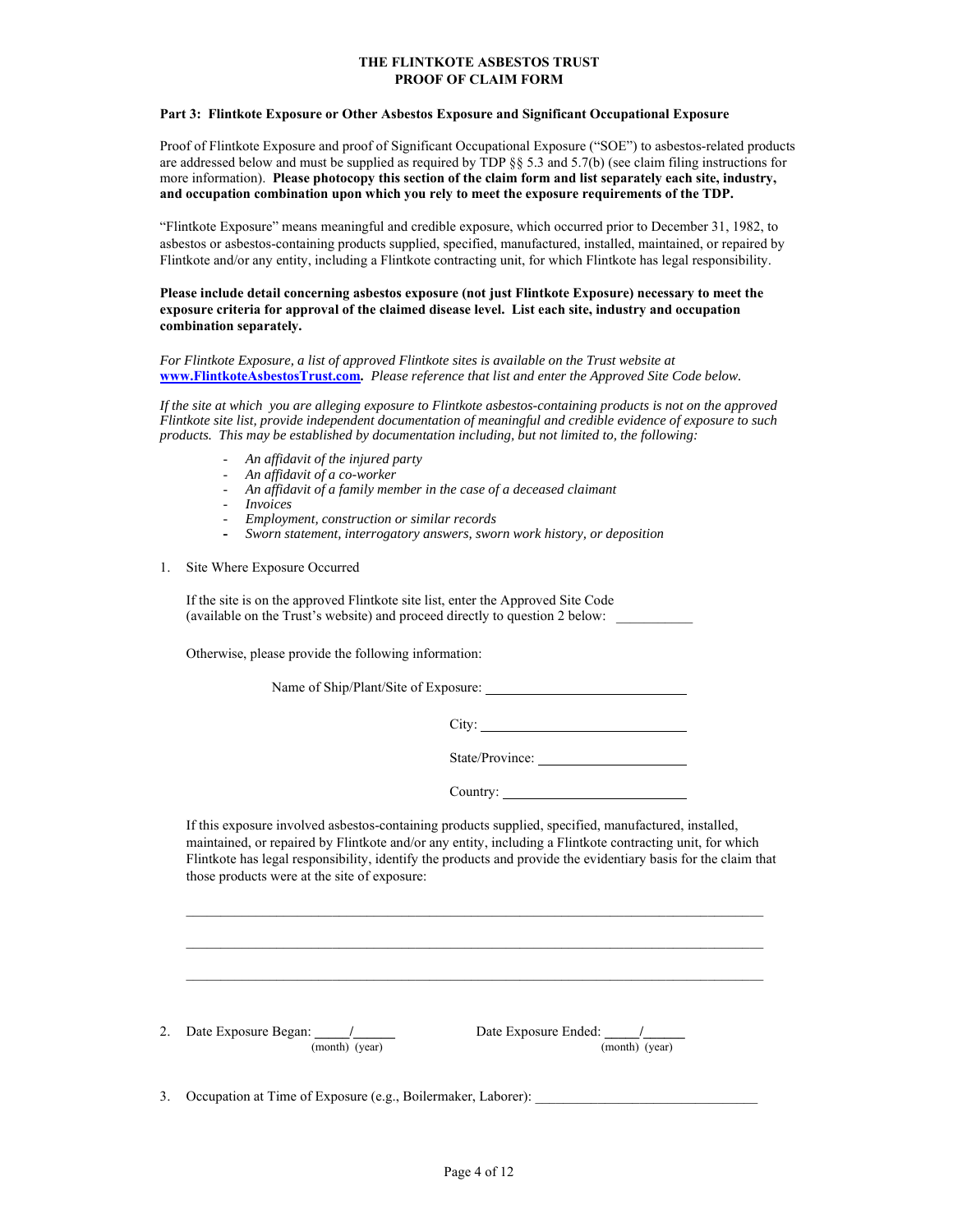4. Industry in Which Exposure Occurred: \_\_\_\_\_\_\_ **(Industry Codes listed below)**

If Industry Code  $37 -$ Other, please describe:

#### **Industry Codes**

- 10. Asbestos mining 24. Petrochemical
- 11. Aerospace/aviation 25. Insulation 25. Insulation 27. Railroad
- 12. Asbestos abatement 27. Railroad<br>
13. Automobile/mechanical friction<br>
20. Shipyard-construction/repair 13. Automobile/mechanical friction<br>16. Chemical
- 
- 17. Construction trades 32. Tire/rubber
- 18. Iron/steel 33. Utilities
- 
- 
- 21. Military
- 23. Non-asbestos products manufacturing
- -
	-
- 31. Textile
- 
- 19. Longshore 20. Maritime 34. Asbestos products manufacturer<br>
20. Maritime 36. Building occupant
	- 36. Building occupant<br>37. Other
	-
- 5. **Significant Occupational Exposure.** If your occupation does not appear on the list of Presumptive SOE Occupations Ratings (available at **www.FlintkoteAsbestosTrust.com),** please skip to question 6. If it does appear on the list, indicate the circumstances of your exposure to asbestos products (check all applicable boxes):
	- $\Box$  The injured party handled raw asbestos fibers on a regular basis
	- $\Box$  The injured party fabricated asbestos-containing products such that the injured party in the fabrication process was exposed on a regular basis to raw asbestos fibers
	- □ The injured party altered, repaired or otherwise worked with an asbestos-containing product such that the injured party was exposed on a regular basis to asbestos fibers
	- $\Box$  The injured party was employed in an industry or occupation such that the injured party worked on a regular basis in close proximity to workers who did one or more of the above three activities
	- □ None of the above
- 6. If the injured party's occupation *does not* appear on the list of Presumptive SOE Occupations Ratings, or "None of the above" was checked in question 5 above, provide a description of how the injured party was exposed to asbestos at each identified site:
- 7. **Flintkote Exposure.** Every claimant must submit evidence of exposure to Flintkote asbestos products or activities.

 $\mathcal{L}_\text{max}$ 

- a. To demonstrate exposure to Flintkote products or activities, check the applicable box below. If you check box 5, answer question 7(b). If any of the first four boxes are checked, proceed to question 8. Provided, however if box 1 is checked and there is no date on the site list, question 7(b) must be answered. (check one box only)
- $\Box$  1. The site in question 1 is on the Flintkote approved site list, and the injured party worked there during the appropriate time period (if there is no date on the site list, please answer the question 7(b) below); or
- $\Box$  2. Claimant's answer to question 1 is the injured party's personal identification of exposure to Flintkote's asbestos products/activities; or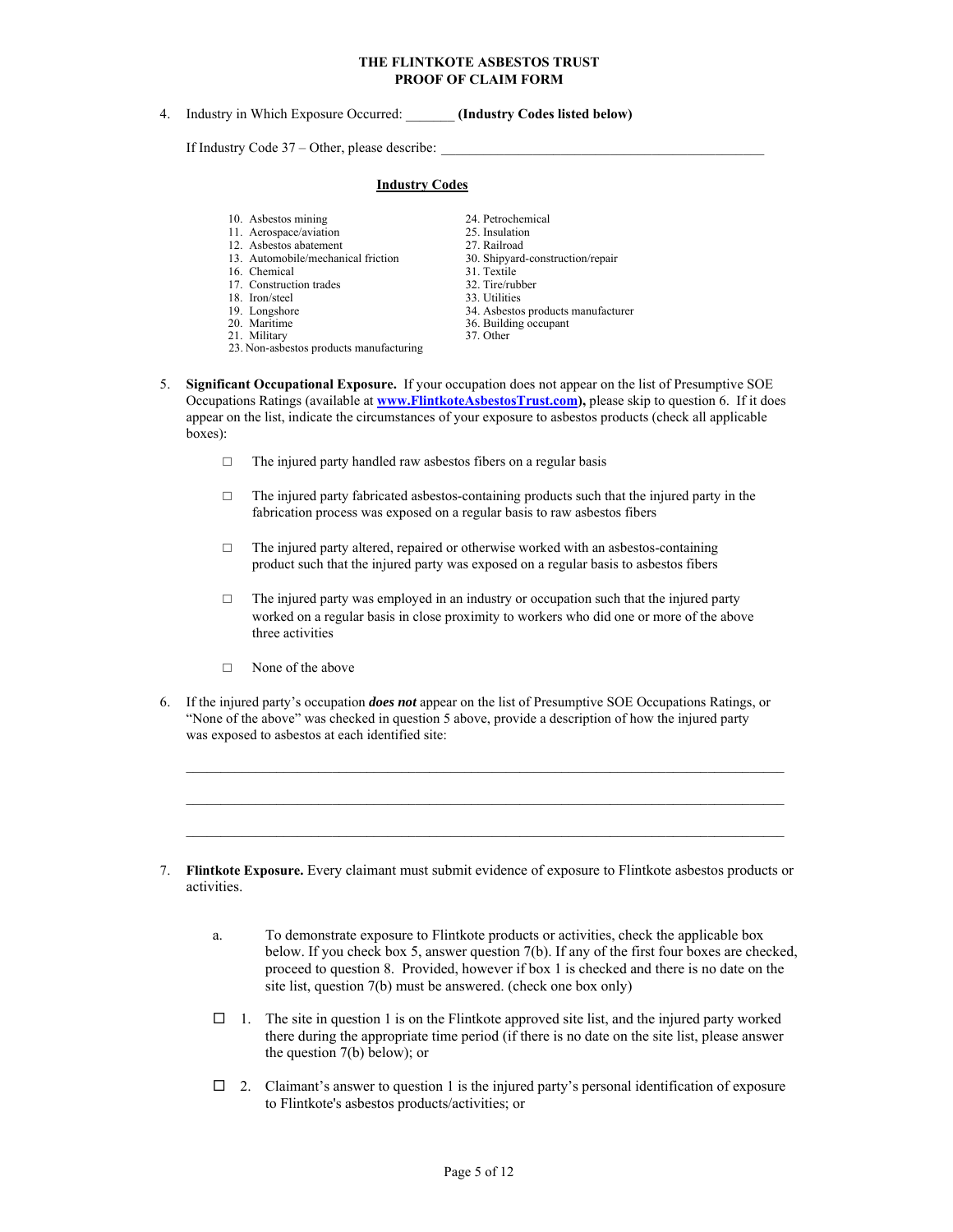- $\Box$  3. Claimant's answer to question 1 otherwise identifies Flintkote's asbestos products/activities at this site (e.g. co-worker affidavit), and also identifies the injured party by name; or
- $\Box$  4. The answer to question 1 provides evidence that Flintkote's asbestos products or activities were at this site and further sets forth that the injured party worked at this site within a year of having demonstrated that the asbestos products or activities were present at the site; or
- $\Box$  5. None of the above apply.
- b. If the box 5 was checked, or if box 1 was checked and there is no date on the site list, provide a description of the injured party's exposure to the type of asbestos products or activities that you have attributed to Flintkote at this site:

 $\mathcal{L}_\mathcal{L} = \{ \mathcal{L}_\mathcal{L} = \{ \mathcal{L}_\mathcal{L} = \{ \mathcal{L}_\mathcal{L} = \{ \mathcal{L}_\mathcal{L} = \{ \mathcal{L}_\mathcal{L} = \{ \mathcal{L}_\mathcal{L} = \{ \mathcal{L}_\mathcal{L} = \{ \mathcal{L}_\mathcal{L} = \{ \mathcal{L}_\mathcal{L} = \{ \mathcal{L}_\mathcal{L} = \{ \mathcal{L}_\mathcal{L} = \{ \mathcal{L}_\mathcal{L} = \{ \mathcal{L}_\mathcal{L} = \{ \mathcal{L}_\mathcal{$ 

8. If this exposure is in support of *Exposure to an Occupationally Exposed Person* from Part 4 below, please provide the name of the occupationally exposed individual:

 $\mathcal{L}_\text{max}$  and the contribution of the contribution of the contribution of the contribution of the contribution of

| Last <sup>)</sup> | Tiret1<br>тим. | (MI) |
|-------------------|----------------|------|

- 9. If the claimant is filing an Extraordinary Claim, provide a clear and concise declaration as to how the claim satisfies Section 5.4(a) of the TDP.
- 10. Does the claimant allege that the Injured Party's exposure to an asbestos-containing product or conduct for which the Debtors have legal responsibility occurred outside of the United States and its Territories and Possessions and outside the Provinces and Territories of Canada?

 $Yes \_ No \_$ 

- 11. If the response to the previous questions was yes, provide the following information about the foreign jurisdiction(s) in which the exposure allegedly occurred (attach additional copies as necessary):
	- a. Name of the Country:
	- b. Name of the County, Province, and/or City:
	- c. Describe how the alleged exposure occurred within the foreign jurisdiction:

The Trust may require additional information regarding your Foreign Claim and shall take into account all relevant procedural and substantive legal rules to which the claim would be subject in the Claimant's Jurisdiction, as defined in Section 5.3(b)(2) of the TDP.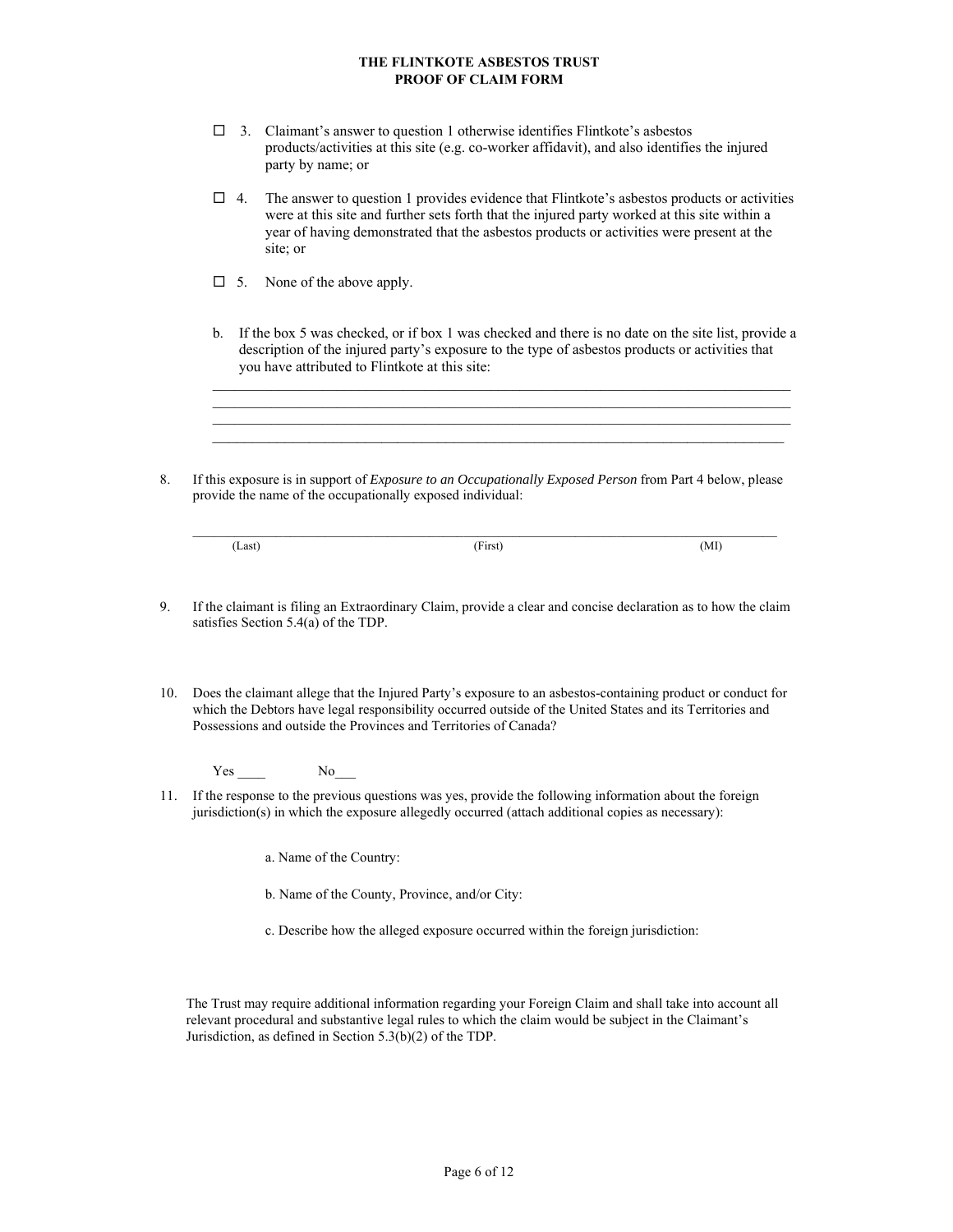**Part 4: Exposure to an Occupationally Exposed Person** 

**Note: If a claimant alleges an asbestos-related disease resulting solely or in part from exposure to an occupationally exposed person (such as a family member), the claimant must seek Individual Review of his or her claim pursuant to TDP § 5.5.** 

1. Is the claimant alleging an asbestos-related disease resulting in whole or in part from another person's occupational exposure?

Yes No

If yes, Part 3 of this claim must be completed for each occupationally exposed person.

| Date injured party's exposure to other person began: | (month)<br>(vear) |
|------------------------------------------------------|-------------------|
| Date injured party's exposure to other person ended: | (month)<br>(year) |

4. Injured party's relationship to occupationally exposed person during the exposure period:

\_\_\_\_\_\_\_\_\_\_\_\_\_\_\_\_\_\_\_\_\_\_\_\_\_\_\_\_\_\_\_\_\_\_\_\_\_\_\_\_\_\_\_\_\_\_\_\_\_\_\_\_\_\_\_\_\_\_\_\_\_\_\_\_\_\_\_\_ (e.g., spouse, father, brother)

5. Occupationally exposed person information:

- a. Name:  $\Box$ (Last) (First) (MI)
	- b. Social Security Number: \_\_\_\_\_-\_\_\_\_-\_\_\_\_\_\_\_
- 6. Describe how the injured party was exposed through the occupationally exposed person to a Flintkote asbestos-containing product:

 $\mathcal{L}_\text{max}$ 

 $\mathcal{L}_\text{max}$ 

**Reminder: Part 3 must be completed for the occupationally exposed person. If the injured party also had direct, occupational exposure to asbestos, Part 3 must also be completed for that exposure.**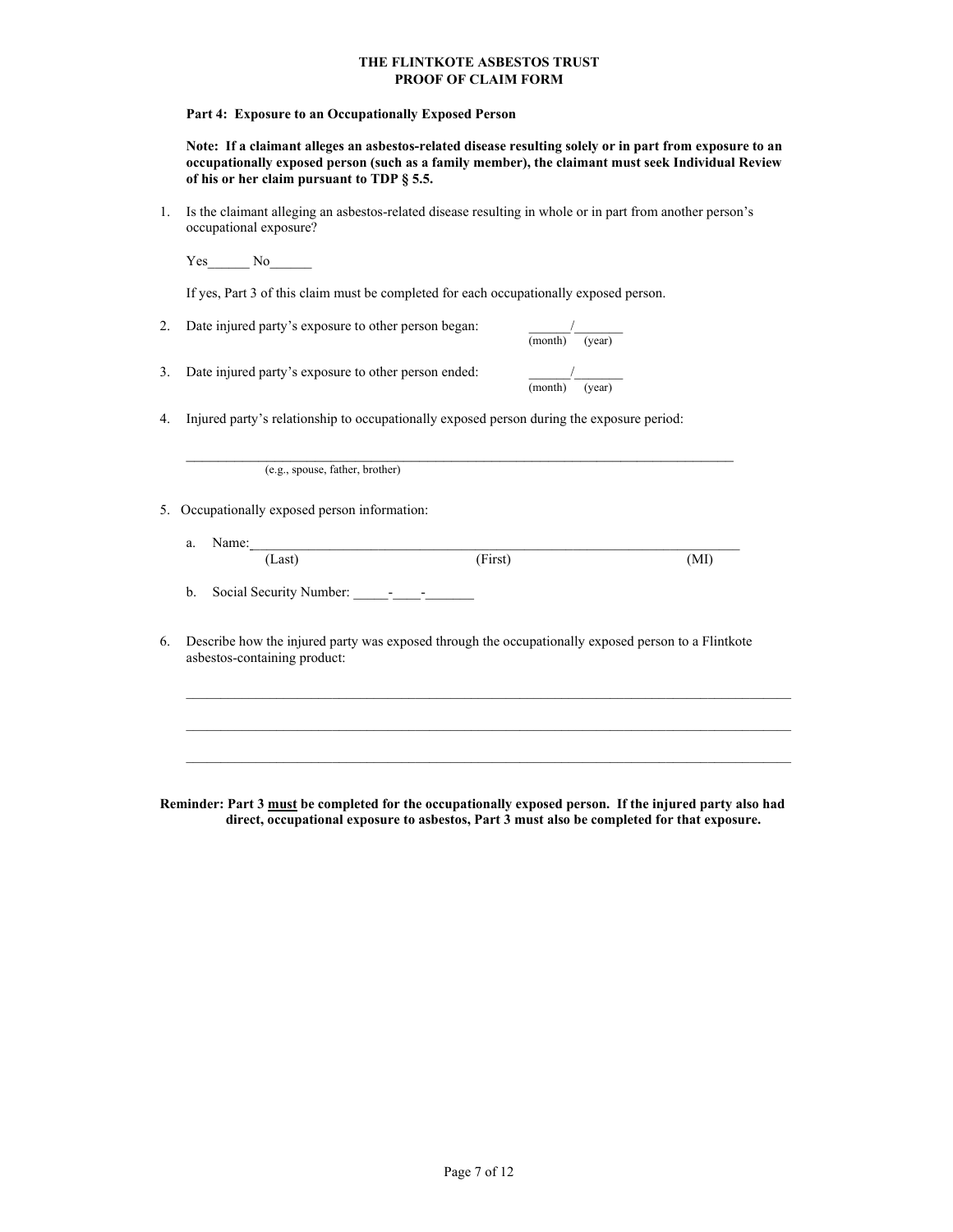#### **Part 5: Litigation/Claims History**

- 1. Has an asbestos-related lawsuit ever been filed on behalf of the injured party? Yes\_\_\_ No\_\_\_
	- a. Was Flintkote named as a defendant? Yes No
	- b. State in which the suit was originally filed: \_\_\_\_\_\_\_\_\_\_\_\_\_\_\_\_\_\_\_\_\_\_\_\_\_\_\_\_\_\_\_\_
	- c. Name of court in which the suit was originally filed:
	- d. Case number:
	- e. Date the suit was originally filed:  $\frac{1}{2}$  / (month) (day) (year)
	- f. Have you received money from Flintkote regarding this suit? Yes No
	- g. Did you sign a release releasing Flintkote regarding this suit? Yes\_\_\_\_ No\_\_\_\_
- 2. If the answer to question 1a above is Yes, was a final non-appealable judgment entered? Yes No **(If Yes, please provide a copy of the judgment.)**
- 3. If the answer to question 1a above is No, in which jurisdiction would the claimant qualify to be evaluated pursuant to TDP  $\S$  5.3(b)(2)?
	- a. Is this the jurisdiction in which the claimant resided at the time of diagnosis? Yes No
	- b. Is this the jurisdiction in which the claimant experienced Flintkote Exposure? Yes No
	- c. Is this the jurisdiction in which the claimant currently resides? Yes \_\_\_\_ No\_\_\_\_
- 4. Was a tolling agreement for the injured party ever in effect with respect to the claim(s) against Flintkote? Yes No (If Yes, please provide a copy of the tolling agreement.)
	- a. Date the tolling agreement began:  $\frac{1}{2}$ (month) (day) (year)
	- b. Date the tolling agreement ended:  $\frac{1}{2}$ (month) (day) (year)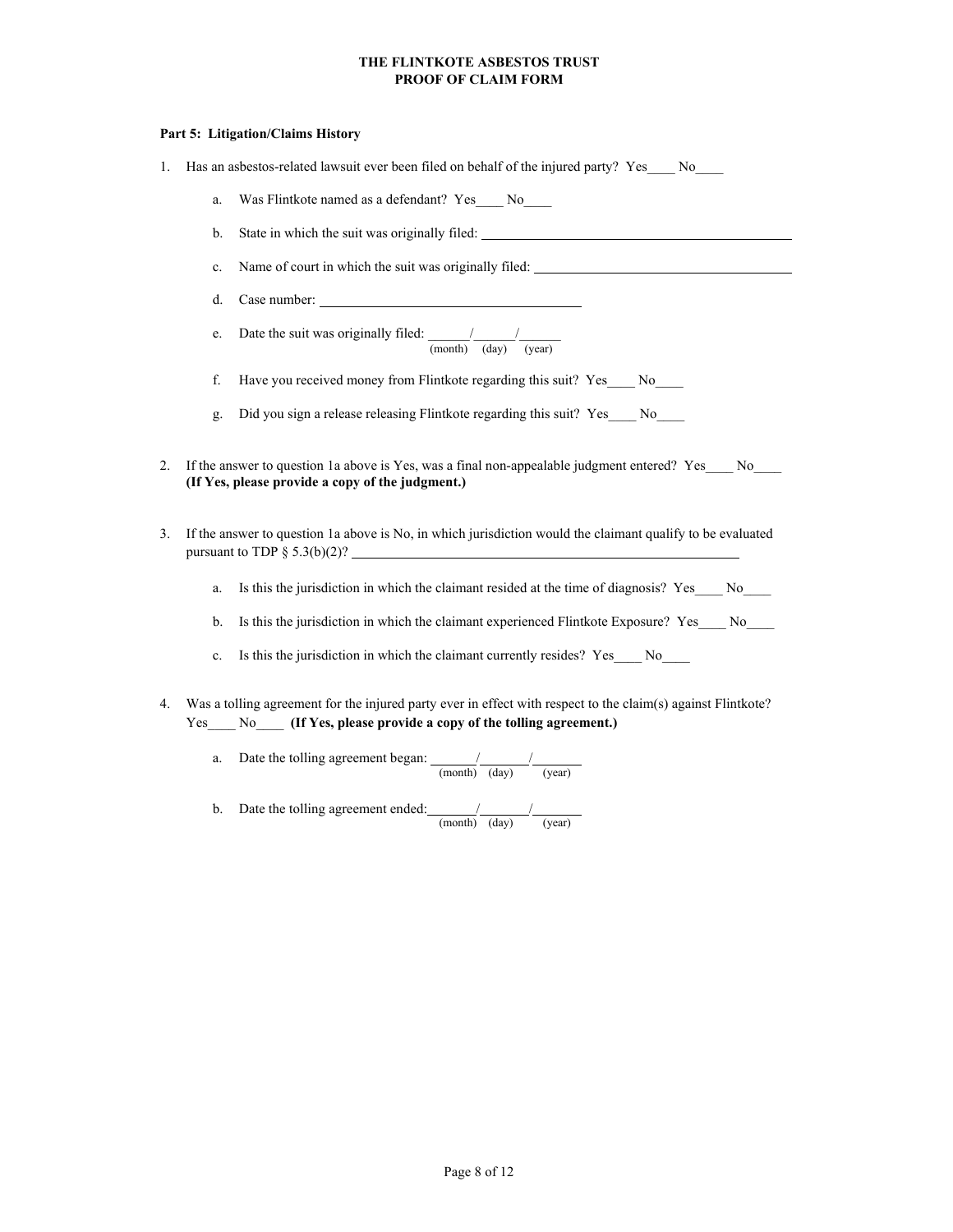### **Part 6: Financial Dependents and Beneficiaries**

List any other persons who may have rights associated with this claim. Be sure to include the injured party's spouse and/or any financial dependents who derive (or who derived at the time of diagnosis of the asbestosrelated disease claimed) at least one-half of their financial support from the injured party. *This should be completed for IR claims only.*

If additional space is required, please photocopy this page and insert after current page.

| 1. Name: $\frac{ }{ }$ |               |         |      | 2. Date of Birth: $\frac{1}{2}$                              |              |
|------------------------|---------------|---------|------|--------------------------------------------------------------|--------------|
|                        | (Last)        | (First) | (MI) | $\overline{\text{(month)}\text{(day)}}$                      | (year)       |
| 3. Relationship:       | $\Box$ Spouse |         |      | 4. Financially Dependent:                                    | $\Box$ Yes   |
|                        | $\Box$ Child  |         |      |                                                              | $\square$ No |
|                        | $\Box$ Heir   |         |      |                                                              |              |
|                        | $\Box$ Other  |         |      |                                                              |              |
|                        |               |         |      |                                                              |              |
| 1. Name: $\frac{ }{ }$ |               |         |      | 2. Date of Birth: $\frac{\ }{\ }$                            |              |
|                        | (Last)        | (First) | (MI) | $\overline{\text{(month)}}$ $\overline{\text{(day)}}$        | (year)       |
| 3. Relationship:       | □ Spouse      |         |      | 4. Financially Dependent:                                    | $\Box$ Yes   |
|                        | $\Box$ Child  |         |      |                                                              | $\Box$ No    |
|                        | $\Box$ Heir   |         |      |                                                              |              |
|                        | $\Box$ Other  |         |      |                                                              |              |
|                        |               |         |      |                                                              |              |
|                        |               |         |      |                                                              |              |
| 1. Name:               |               |         |      |                                                              |              |
|                        | (Last)        | (First) | (MI) | 2. Date of Birth: $\frac{1}{(month)}$                        | (year)       |
| 3. Relationship:       | □ Spouse      |         |      | 4. Financially Dependent:                                    | $\Box$ Yes   |
|                        | $\Box$ Child  |         |      |                                                              | $\Box$ No    |
|                        | $\Box$ Heir   |         |      |                                                              |              |
|                        | $\Box$ Other  |         |      |                                                              |              |
|                        |               |         |      |                                                              |              |
| 1. Name:               |               |         |      |                                                              |              |
|                        | (Last)        | (First) | (MI) | 2. Date of Birth: $\frac{1}{(month)} \frac{1}{(day) (year)}$ |              |
| 3. Relationship:       | □ Spouse      |         |      | 4. Financially Dependent:                                    | $\Box$ Yes   |
|                        | $\Box$ Child  |         |      |                                                              | $\Box$ No    |
|                        | $\Box$ Heir   |         |      |                                                              |              |
|                        | $\Box$ Other  |         |      |                                                              |              |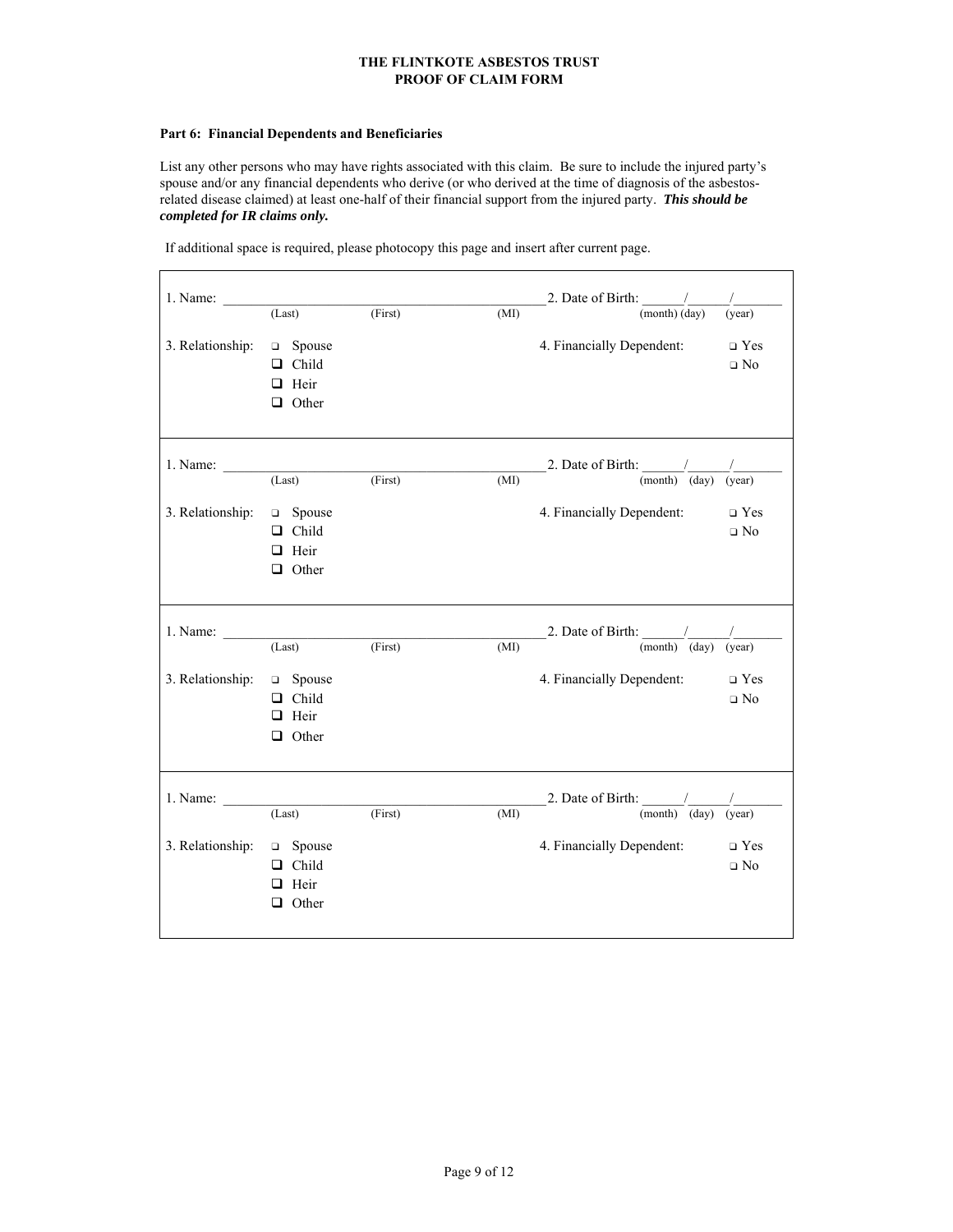# **Part 7: Smoking History**

For each item, indicate whether the injured party has smoked. Please indicate the dates cigarettes or cigars were used, and the amount per day. Indicate fractional packs or fractional cigars as appropriate (e.g., three and one-half packs would be entered as 3.5). *This is to be completed for Lung Cancer 2 (LC2) and IR Levels I through VI only.*

| 1. Has the injured party ever <b>Smoked Cigarettes?</b> Yes No |                           |
|----------------------------------------------------------------|---------------------------|
| From: $\frac{1}{\sqrt{2}}$<br>(month) (year)                   | $To:$ /<br>(month) (year) |
| Packs per day: (use decimal)                                   |                           |
|                                                                |                           |
| 1. Has the injured party ever <b>Smoked Cigars?</b>            | Yes No                    |
| From: /<br>(month) (year)                                      | To:<br>(month) (year)     |
| Cigars per day: (use decimal)                                  |                           |
|                                                                |                           |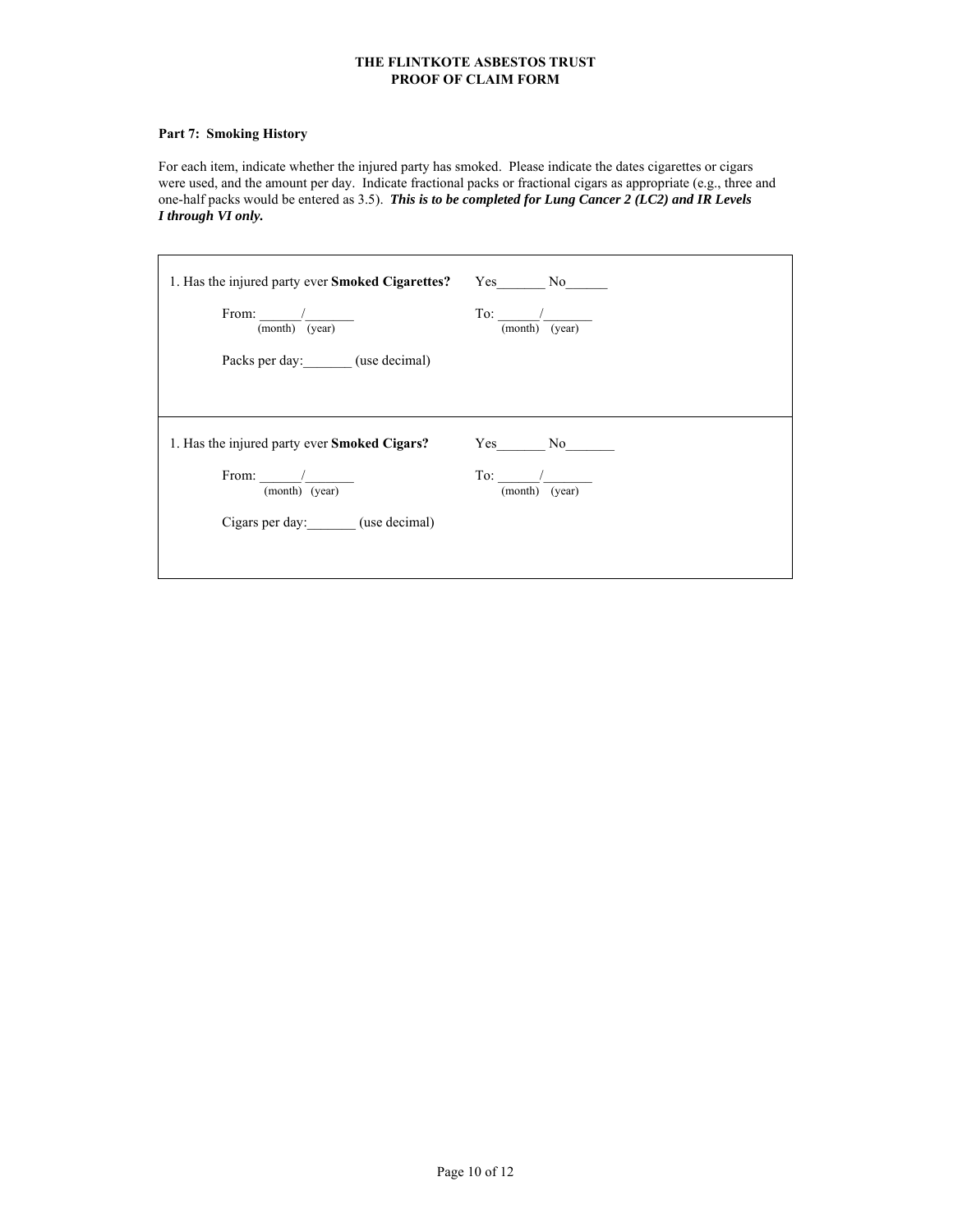#### **Part 8: Employment Information for Economic Loss**

#### *This is to be completed for IR claims only.*

- 1. Current Employment Status of the injured party:
	- □ Full-time, outside the home
	- $\Box$  Full-time, within the home
	- □ Part-time, outside the home
	- $\Box$  Part-time, within the home
	- Retired
	- Disabled
	- $\hfill\Box$  Deceased
- 2 Amount of last annual wages: \$\_\_\_\_\_\_\_\_\_\_\_\_\_\_\_\_\_\_\_\_\_\_\_
- 3. Date of last wage received: \_\_\_\_\_\_/\_\_\_\_\_\_\_

(month) (year)

(Enter current date if currently earning work-related compensation.)

**If economic losses are being claimed, you must enclose an economic loss report, IRS Form W-2, the first page of IRS Form 1040, or other relevant supporting documentation.**